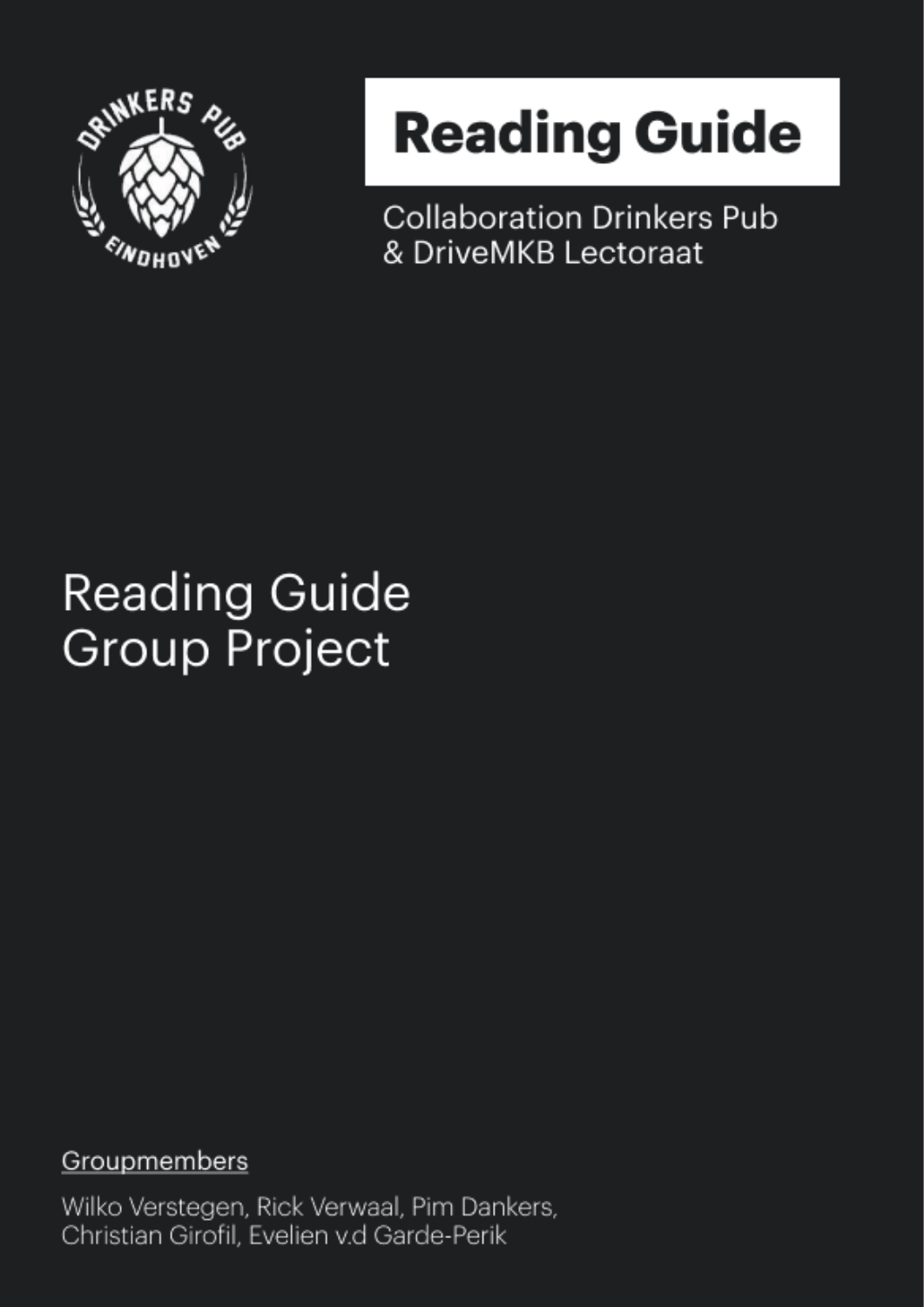

### Goal of the project:

The goal of the project for the Drinker's Pub is to come up with a data-driven technological solution to improve the overall experience of the Drinker's Pub for staff and customers.

Within this project we will aim on improving the overall experience and service by digital transformation (open-source platform) on the following pillars:

- Take the tailored beer experience to a next level.
- Optimize the customer service by supporting the staff.
- Improve upon the customer engagement.

#### Problem analysis:

Now, the Drinkers Pub is a classic pub with a very large beer selection (over 800+ beers). Therefore, it is hard to be well informed and support the beer selection for both customers and staff.

The Drinkers Pub currently does not do a lot in online/offline branding and there is no consistency across various media channels. The website is working but does not show information besides the opening hours and links to their social media accounts. They are working on a new website which uses WordPress but the communication with the developer is poor. Their social media accounts lack consistency because they lack a distinct visual identity to the outside world. Inside the bar they have 4 medium sized TV screens installed and a large screen which is being used to show the draft beer menu which is being supported by WordPress.

Because of this it is hard for the customer to know what pub it is and what they have to offer. By supporting their digital transformation, we can improve the customer's pre/during/after-visit experience.

On top of that the workload on staff currently varies highly based on customer attendance. On busy days, the staff has very high workload while on less busy days the staff has quiet moments and must do work in the back of the pub. The Drinkers Pub really values high quality customer service, which is compromised/jeopardized on busy nights. The digital transformation could optimize service based on customer attendance. By making part of the service digitally supported we can take some of the workload off the staff's shoulders, especially on busy nights and improve the customer experience as well.

#### Research Question:

We came up with the following design challenge: "How can the Drinkers Pub be supported through data-driven digital transformation in order to create a consistent and enhanced experience for both staff and customer."

For the methodology we will be using the dot-framework, all our research will be based on the dotframework and the related strategies and methods. We divided sub questions in our group that we individually working on.

To get structured research, we came up with multiple sub-questions to support our main research question/design challenge. These sub-questions are based on the 3 main points within this project. 1. the customer. 2. the staff. 3. the design and development of the solution.

These are the research questions I am going to lookout for, and they can be both mostly combined in the same research profile:

#### 1.4 How can we make the brand and its distinctive assets more consistent and recognizable for customers?

2.4 How can we support the staff with a consistent online presence?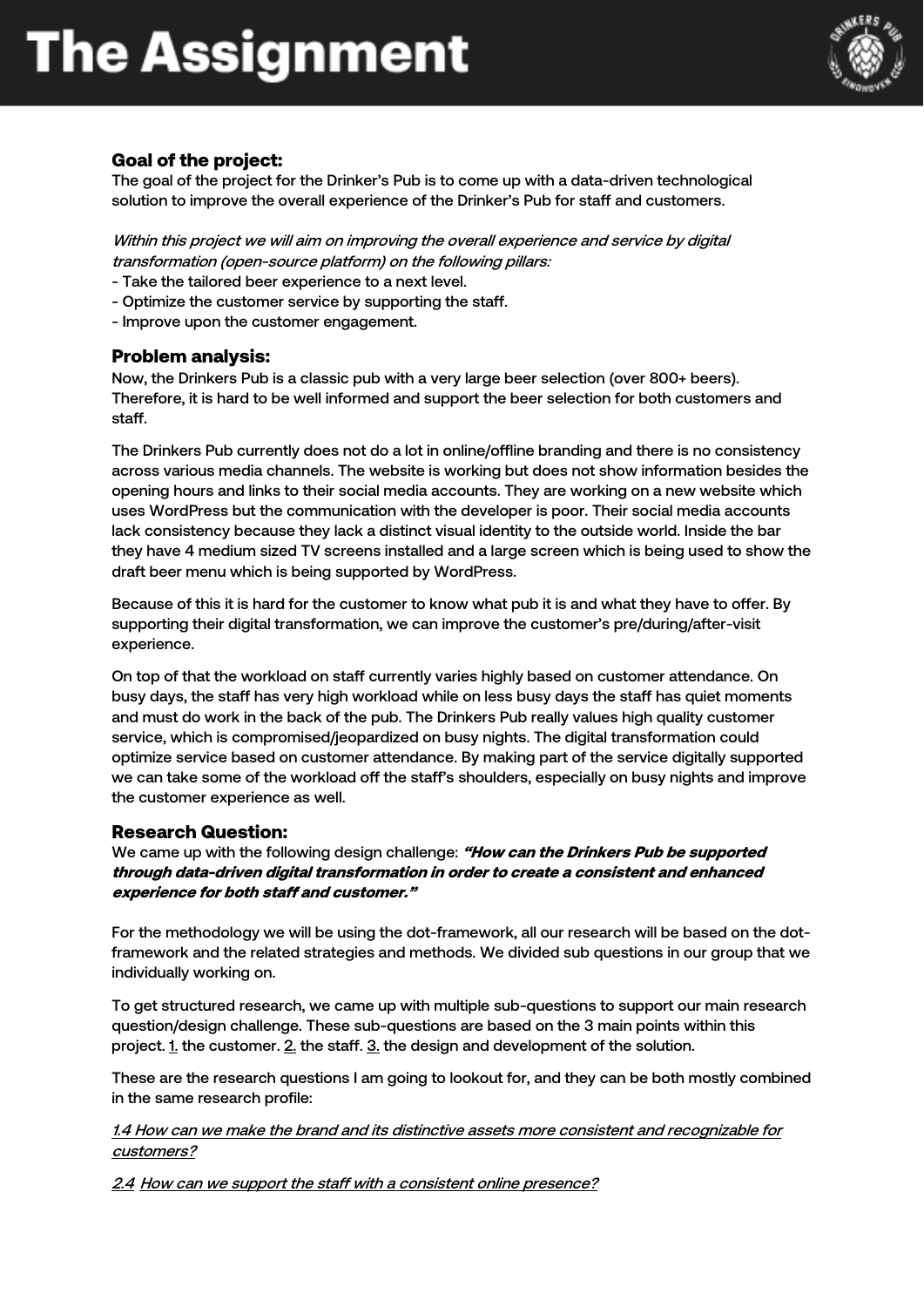# **Process & Results**



### How was the execution planned and how did it go?

To ensure that the research is structured and proceeds in the correct manner, various research methods will be used. All research methods are based on the dot-framework, with a choice of cmd-methods. The methods that will be used will be explained briefly in this section.



For the sub research questions I started with a [library research](https://pimdankers.com/wp-content/uploads/2022/04/Research-question-3-Pim.pdf) to know more how to work with branding, social media, visuals & available product analysis and how to apply this on the Drinkers Pub. In the literature study document, you see the differences with how it is now and how it should be done. The way we can support the staff with a consistent online presence.

After the first demo we found out that we also had to [research the existing app Untappd](https://pimdankers.com/wp-content/uploads/2022/04/Untappd-Research.pdf) that could help us inspire. This is one of the most used apps for pubs with a lot of beers. Further on this project we developed more concepts that could help the pub. We combined a few of these concepts together for our end product.



After the literature study we started with the [field research](https://pimdankers.com/semester-6-survey/) to interview the customers with a survey. Out of these results became very clear that the target group was mostly between 18-34 years old. These are the kind of customers that are mostly social media active. The total of the customers did not really visit any social media from the Drinkers Pub while 25% did ever posted something about the Drinkers Pub. This is a very good result to see that there could be more interaction with their social media if this would be handled right. Also, we found out that some people did not really see very clear from the outside walking by that this is the Drinkers Pub. See image below how it looks right now.